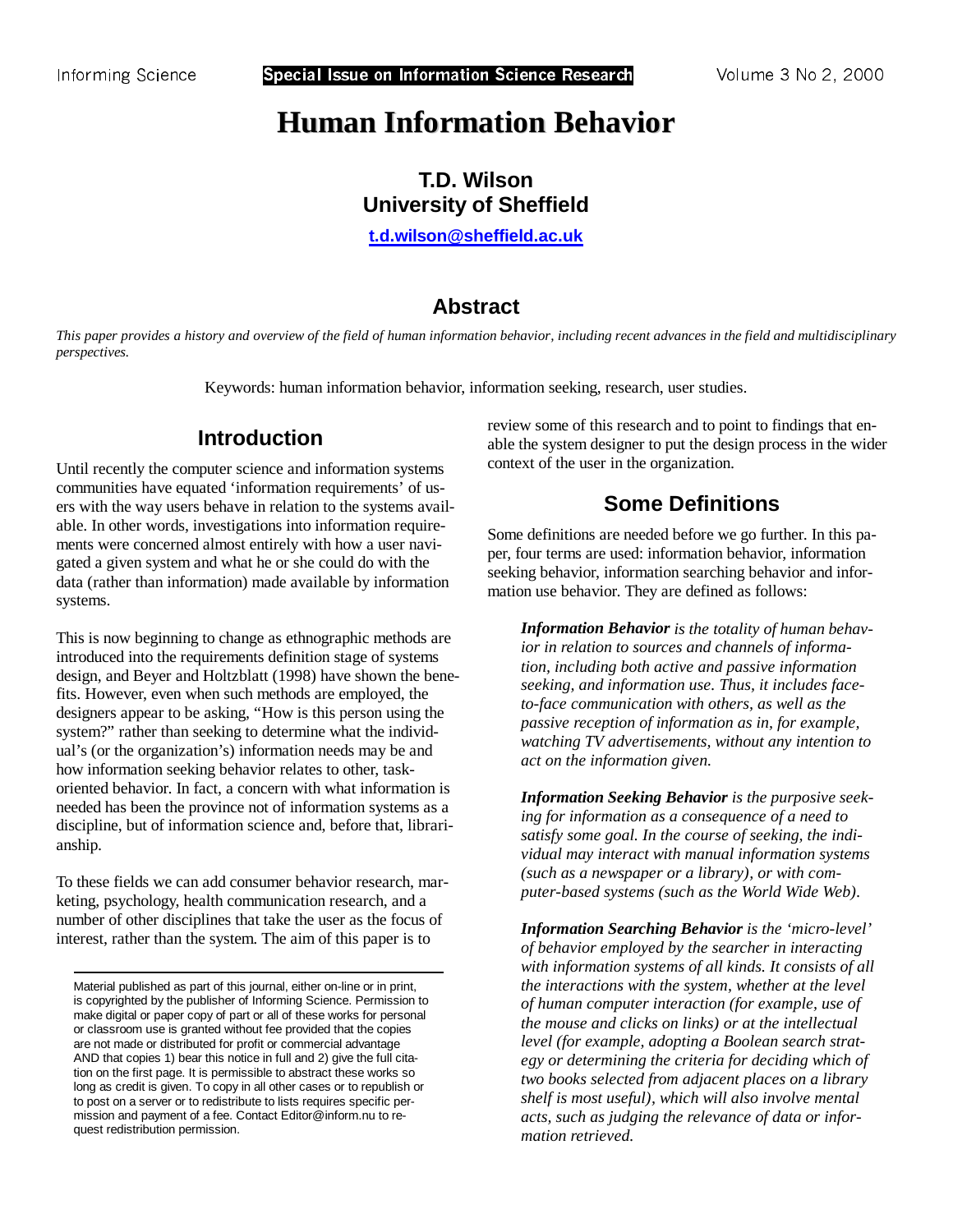*Information Use Behavior consists of the physical and mental acts involved in incorporating the information found into the person's existing knowledge base. It may involve, therefore, physical acts such as marking sections in a text to note their importance or significance, as well as mental acts that involve, for example, comparison of new information with existing knowledge.* 

In all of the above definitions *data* is subsumed under information, that is, data may or may not be information depending upon the state of understanding of the information user. A datum such as "hbar=h/2pi =  $6.58*10^{\circ}$ -25 GeV s =  $1.05*10^{\circ}$ -34 J s" does not *inform* me because I have no framework of understanding in which to incorporate the datum.

In all of this, the term *knowledge* is avoided, on the grounds that knowledge is knowable only to the knower. It cannot be transmitted – only *information* about the knowledge I have can be recorded and accessed by another person, and that information can only ever be an incomplete surrogate for the knowledge. Hence, *knowledge management systems* are nothing of the kind – they are, at best, information systems, just as information systems in the past used to be nothing but dataprocessing systems – and, in some cases, still are.

This paper is concerned mainly with *information seeking behavior***.** 

### **Origins of Human Information Seeking Behavior Research**

The origins of human information seeking behavior are found in work on the users of libraries and in readership studies in general. The post-war increase in the amount of scientific literature which was either newly published or recently released from war-time restrictions led, in 1948, to the Royal Society Scientific Information Conference (1948), which marks the beginning of the modern study of human information seeking behavior. However, the subject goes rather further back in time.

For example, *The Library Survey* (McDiarmid, 1940) referred to various kinds of surveys dating back to 1916 (Ayres & McKinnie, 1916) and with a spate of studies in the 1920s and 1930s. These studies were about library use and, in general, they were concerned less with the needs that led people to the library as a source of information and more with issues such as the social class make-up of the clientele.

It would be true to say, however, that the Royal Society Conference was the real beginning of a concern with understanding how people used information in relation to their work and, particularly, how they used it in science and technology. The significance of 1948 as a start date is evident, for example, in

a study led by Menzel at the University of Columbia (Menzel, et al., 1960), in which all of the references are from 1948 onwards.

Another reviewer of the field, Paisley, dated his review (Paisley, 1960) from 1948 and, in a 1948 paper, Urquhart (1948) in reporting on a study of publications borrowed from the Science Museum Library remarked that, "No earlier survey of this type has been traced." The Royal Society conference was followed up ten years later by the International Conference on Scientific Information (1958), held in Washington, D.C. A significant number of papers were devoted to, *"Literature and Reference Needs of Scientists: Knowledge now available and methods of ascertaining requirements."*

The studies reported, as virtually all to this date, are concerned not so much with human aspects of information use, but with the use of information sources and systems, and included studies of medical scientists (Herner, 1958), forest scientists (Spurr, 1958), and, a feature of the time, a number relating to scientists in the atomic energy industry and associated research units (Hogg & Rowland Smith, 1958; Fishenden, 1958; Herner & Herner, 1958) The noted scientist, J.D. Bernal, Professor of Physics at Birkbeck College, ended his paper (Bernal, 1958) with a statement that is worth recalling:

"...a knowledge of the requirements of the different users of scientific information and the uses to which they wish to put the information they secure should be the ultimate determining factor in the designing of methods of storage and retrieval of scientific information."

A concern with scientists and their use of information continued to be the main focus of work for many years and, in this era before the application of the computer to information storage and retrieval, focused mainly on document use. Fairly typical of the range of studies was a survey carried out in 1965 on behalf of the U.K.'s Advisory Council on Scientific Policy (Anon. 1965). The sample of 6,194 scientists produced a 48.77% response rate.

Although the text refers to "information-seeking and -using" rather than information needs, I would describe it as a system study covering the use of sources, especially abstracts, patents, reviews, journal papers, library use, and the use of abstracting journals. The over-riding interest was in trying to determine how information sources could be made more useful to scientists, and how scientists could be persuaded to make better use of such sources.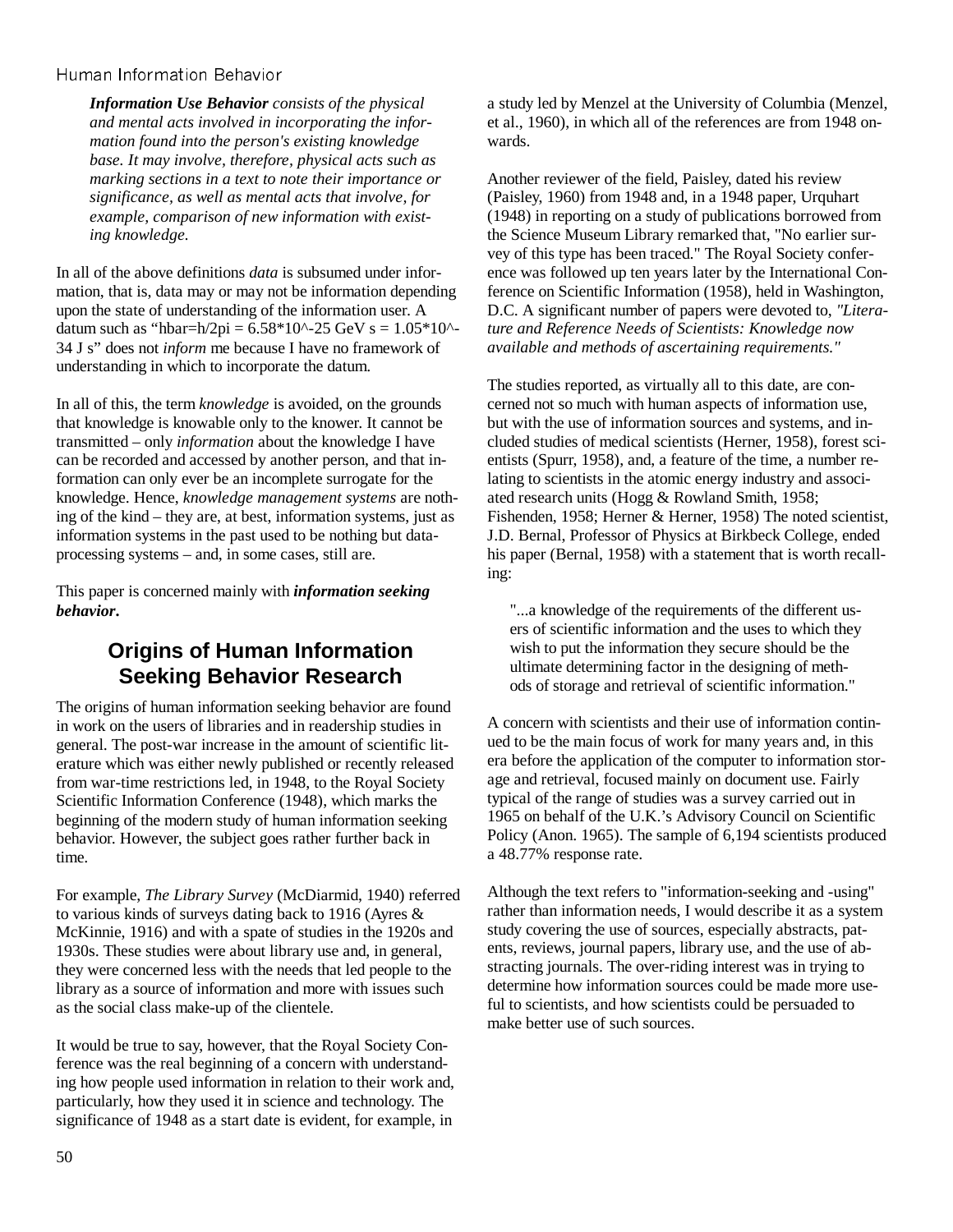## **Study of Information 'Needs' and Information Behavior**

The mainly document-focused studies of the period between 1948 and, say, 1965, were followed by attempts to explore information needs. One of the most rigorous of these was a major study carried out in 1972-73 in Baltimore, U.S.A. into the information needs of ordinary citizens (Warner, et al., 1973). In terms of overall research design and development of the research instrument, this study stands as a bench-mark for large-scale investigations of this kind. The study addressed the following issues:

- 1. What are the information needs of the urban community?
- 2. How are these information needs presently satisfied?
- 3. Could institutional forms be devised to better satisfy these needs (i.e., more effectively and economically from the public's viewpoint)?

A conceptual model developed by Dervin linked the urban resident to information needs, information solutions to problems, and information sources, and identified the psychological, intellectual, institutional, and societal barriers to the satisfaction of needs. Studies of this kind, however, ran into the problem of defining the concept of "information need," and Wilson (Wilson, 1981) suggested that "information need" was not a fundamental need such as the need for shelter or the need for sustenance, but, rather a secondary order need which arose out of the desire to satisfy the primary needs.

Twenty years earlier, Mote sought to characterize users in an attempt to understand their differences in information use (Mote, 1962). He identified three groups of scientists at Shell Research Ltd. according to the character of the discipline within which they worked:

- (1) those working in fields with well-developed underlying principles, well organized literature, and well-defined "width" of subject (e.g., organic chemistry);
- (2) those concerned with a wider subject area with less wellorganized information (e.g., an organic chemist who is now concerned with both the physics and the chemistry of lubricants); and
- (3) an "exaggerated form" of (2), a scientist who covers more subjects, with problems involving greater variation, and almost non-existent organization of the literature.

The hypothesis was formed that there would be increasing need for information through the three groups, with a maximum for group (3). Researchers were identified and assigned to the subject types, their enquiry records were checked, and support for the hypothesis was found. Mote concluded that library and information services might be planned accordingly - self-service libraries for category (1) users and more intensive, information-worker support for categories (2) and (3).

Transferring these ideas to today's world, we might equally well hypothesize that category (1) persons are likely to be effective independent users of Internet search engines and online search systems, while categories (2) and (3) are likely to continue to need the services of a skilled intermediary.

In the late 1980s, Palmer (1991) used semi-structured, indepth interviews to probe personality, discipline and organizational structure as related to the information behavior of biochemists, entomologists and statisticians working in agricultural research. Discipline, work role, time spent in the subject field, and organization were the most important determinants of the extent of information behavior, as measured by document and information service use, and there were some indications of male/female differences. The disciplinary differences, partly related to characteristics such as those identified by Mote, included the fact that statisticians were mainly nonseekers of information, because they rarely needed it for problem solving.

Entomologists, on the other hand, although they did not engage in regular information seeking from formal sources, tended to maintain personal files and used personal networks to collect information. Finally, the most regular information seekers were the biochemists, who put regular routines in place to make sure that nothing relevant escaped.

### **Focus on the Person**

Although Mote's work at Shell Research was an early example of work that focused on the information user, rather than the information system, most work until the early mid-1970s was concerned with *system use* rather than *user behavior.* The papers referred to from the 1958 Washington conference were typical of then and of the later period. There was little beyond a catalogue of types of information sources (journals, abstracts, patents, standards, etc.) used by scientists and engineers – what they were used *for* was not explored.

Since the 1980s there has been a shift towards a "personcentred" approach, rather than a "system-centred" approach. This has been accompanied by a switch from quantitative methods to qualitative methods. Several investigators are associated with this change and the names of Ellis, Dervin, Kuhlthau, and Wilson are regularly associated with both shifts. Wilson's work on the INISS Project (Information needs in local authority social services departments) (Wilson & Streatfield, 1977; Wilson, et al., 1979; Streatfield & Wilson, 1982) employed observation and semi-structured questionnaires and the investigative phase were followed by the evaluated implementation of a number of innovations in social services departments.

Wilson's experience of information seeking in this very practical context led him to develop a model of information seek-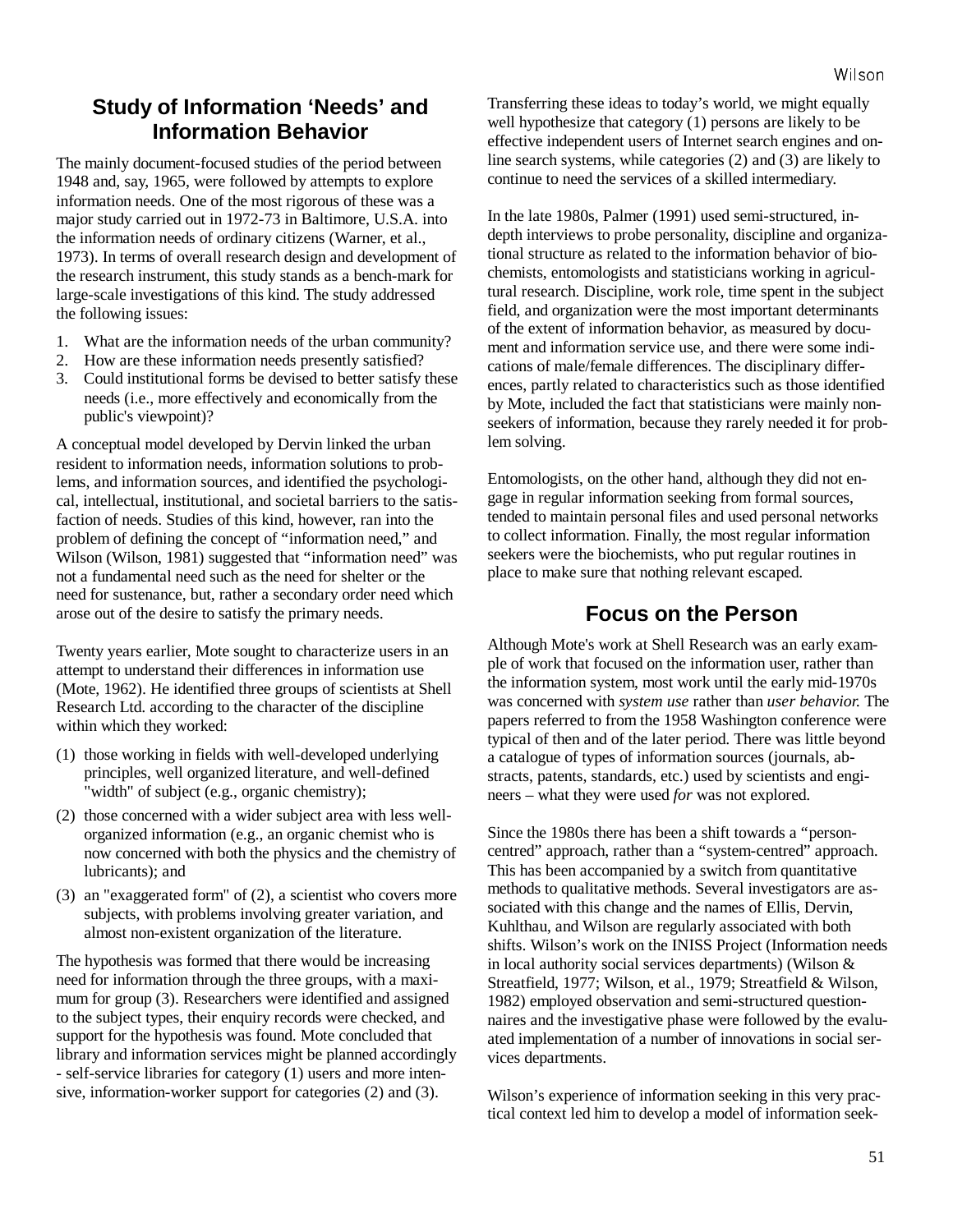ing behavior that is prompted by the individual's physiological, cognitive and effective needs (Wilson, 1981). He goes on to note that the context of any one of these needs may be the person him- or herself, or the role demands of the person's work or life, or the environments (political, economic, technological, etc.) within which that life or work takes place. He then suggests that the barriers that impede the search for information will arise out of the same set of contexts.

Dervin developed the *sense-making* approach, which is implemented in terms of four constituent elements - a *situation* in time and space, which defines the context in which information problems arise; a *gap,* which identifies the difference between the contextual situation and the desired situation (e.g. uncertainty); an *outcome*, that is, the consequences of the sense-making process, and a *bridge*, that is, some means of closing the gap between situation and outcome (Dervin, 1983).

These elements are presented in terms of a triangle: *situation, gap/bridge,* and *outcome*. Dervin defines her approach not simply as a model or a method but as "*…a set of assumptions, a theoretic perspective, a methodological approach, a set of research methods, and a practice."*

Ellis employed qualitative interviewing in identifying common characteristics of information behavior of researchers first in the social sciences, then in the physical sciences and, most recently, in engineering. He found that his set of characteristics applied, with some slight expansion in the last study, to all of these disciplines. (Ellis, 1987; Ellis, Cox et al., 1993; Ellis & Haugan, 1997) His characteristics are:

**Starting:** the means employed by the user to begin seeking information, for example, asking some knowledgeable colleague;

**Chaining:** following footnotes and citations in known material or "forward" chaining from known items through citation indexes;

**Browsing:** "semi-directed or semi-structured searching;"

**Differentiating:** using known differences in information sources as a way of filtering the amount of information obtained;

**Monitoring:** keeping up-to-date or current awareness searching;

**Extracting:** selectively identifying relevant material in an information source;

**Verifying:** checking the accuracy of information;

**Ending:** which may be defined as "tying up loose ends" through a final search.

Kuhlthau (1994) evolved a process stage model of information seeking behavior based, initially, on a study of highschool students. The stages of the model are Initiation, Selection, Exploration, Formulation, Collection and Presentation and each stage is said to be associated with certain feelings and with specific activities.

As an example, the *Initiation* phase of the process is said to be characterized by feelings of uncertainty, vague and general thoughts about the problem area, and is associated with seeking background information: the "appropriate task" at this point is simply to "recognize" a need for information. The remaining appropriate tasks are: Identify - fix the general topic of the search; Investigate - search for information on that general topic; Formulate - focus on a more specific area with in the topic; Collect - gather relevant information on the focus; and Complete - end the information search.

# **Multidisciplinary Perspectives**

Information science is not the only discipline to be concerned with the user and use of information. Mention has been made earlier of the role of the user requirements phase in the design of computer-based systems, but other disciplines also have an interest from different perspectives. For example, psychological studies of *personality* have dealt with information processing and cognition.

For example, a "need for cognition" test has been devised by Cacioppo, Petty & Kao (1984) to measure a general trait related to an individual's motivation to engage in cognitive acts. Verplanken et al., (1992) have used a Dutch version of this instrument to explore the relationships between need for cognition (NC) and the amount of effort expended on external information searching. They comment:

"More specifically, we hypothesized that high NC individuals expend more effort and search more information than low NC individuals."

Given the definition of "need for cognition", I think it would have been surprising if no such relationship had been found, but the hypothesis was confirmed in a laboratory test (a test closely related to marketing in that it concerned information relating to a product).

Marketing studies frequently involve a consideration of information needs. For example, Timko and Loyns (1989) explored the need for economic information by grain farmers in Manitoba, setting out 24 categories of grain market information, from "Federal regulations on grain" to "Grain price forecasts". A conceptual framework was developed, which related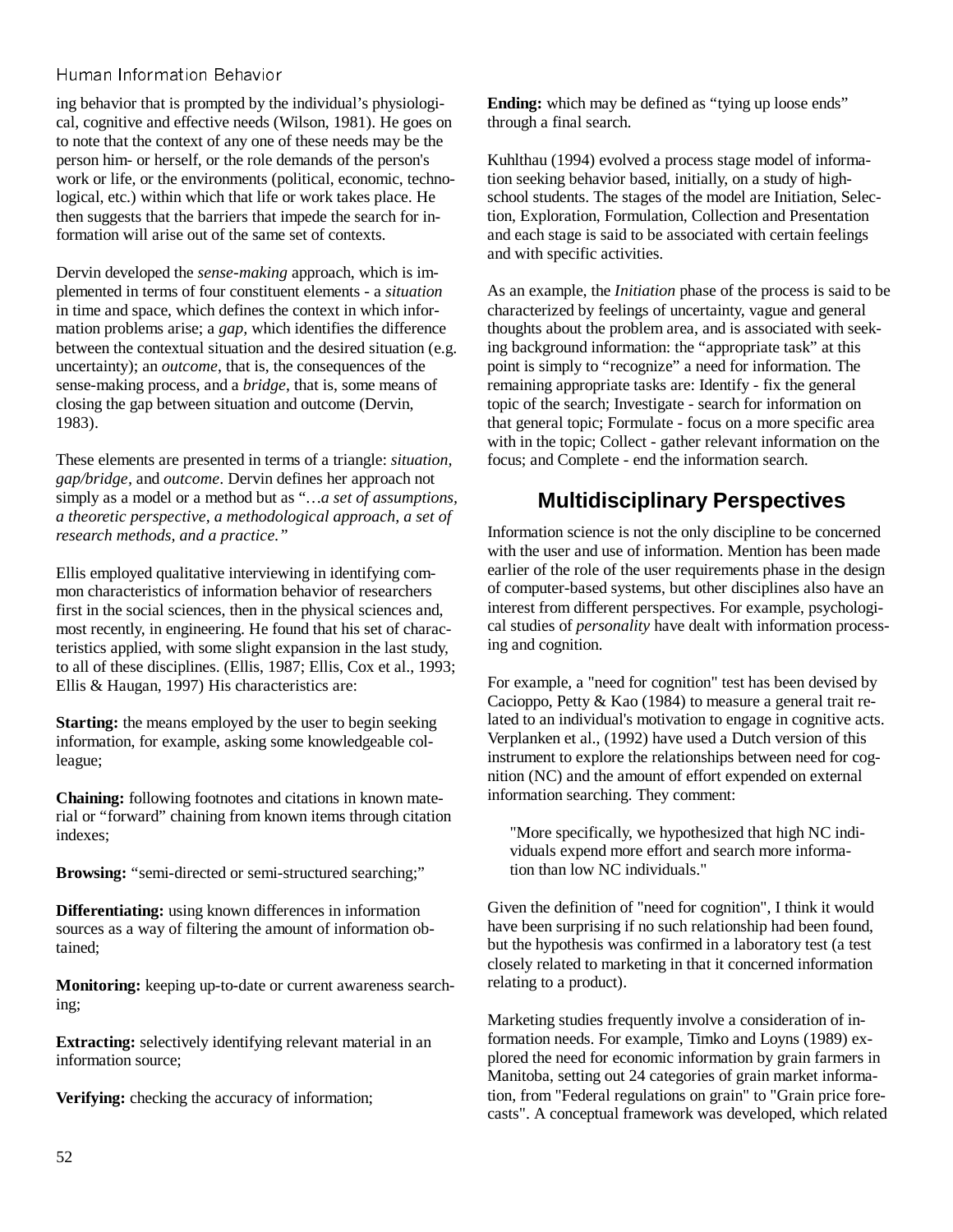macro- and micro-economic information to farm management decision-making and the results showed that whether macroor micro-economic information was needed depended upon the market in which the producer was operating.

In organization theory, O'Reilly (1983), a prominent researcher in organizational communication, set out the "contextual and individual variables affecting the use of information by organizational decision makers." These included variables such as: communication networks, roles, information availability (quantity, quality, saliency, content, form and credibility), and individual information processing variables (perceptual set, criteria used, and processing style).

Finally, health care research explores the efficacy of channels of communication with both healthy persons and those who are experiencing some ailment – particular attention has been given to people suffering life-threatening illnesses and sophisticated models based upon innate predisposition to explore information or reject it have been evolved. As set out by Krohne (1993) these are: attention or orientation towards the threat (which is called vigilance, sensitisation, and monitoring by Miller & Mangan (1983) and avoidance, or turning attention away from the threat (which is called repression or blunting by Miller and Mangan). Thus, attention and avoidance are psychological traits of the individual that predispose the person towards searching for more information in a stressful situation, or towards avoiding information acquisition.

# **Conclusion: New Models**

It appears that the study of human information behavior is now a well-defined area of research within information science, and research is beginning to show the benefits of accumulated knowledge. The papers delivered at the Second Information Seeking in Context Conference in 1998 (1998) show a remarkable degree of cohesion in cross-citation and in the models and methods used to explore behavior.

New topics emerged, such as collaborative information seeking, the role of information-seeking behavior in teams, and information-seeking and the World Wide Web. The range of contexts within which information behavior is now studied shows that the field has expanded well beyond a concern for the literature and information service needs of scientists. There was also a move, in that conference towards a closer association between research into information seeking and research into information searching, as defined above, which, until recently, tended to be carried on as separate activities, with information searching research being closely associated with information retrieval.

Finally, some degree of integration of different models is now taking place. Wilson (Wilson, 1999) has proposed a problemsolving model as a way of integrating the research in the field and has also proposed a global model of the field (Wilson, 1997). The former perceives information seeking, searching and use as associated with the different stages of a goaldirected problem-solving process, the stages being: problem recognition, problem definition, problem resolution, and (where needed) solution statement. He suggests that both Kuhlthau's stages and Ellis's characteristics can be related to this model. The global model (Figure 1) of the field is, perhaps, worth showing here as it brings together some of the ideas that have been presented in this paper.



7' :LOVRQ )LJXUH :LOVRQ·V PRGHO RI LQIRUPDWLRQ EHKDYLRU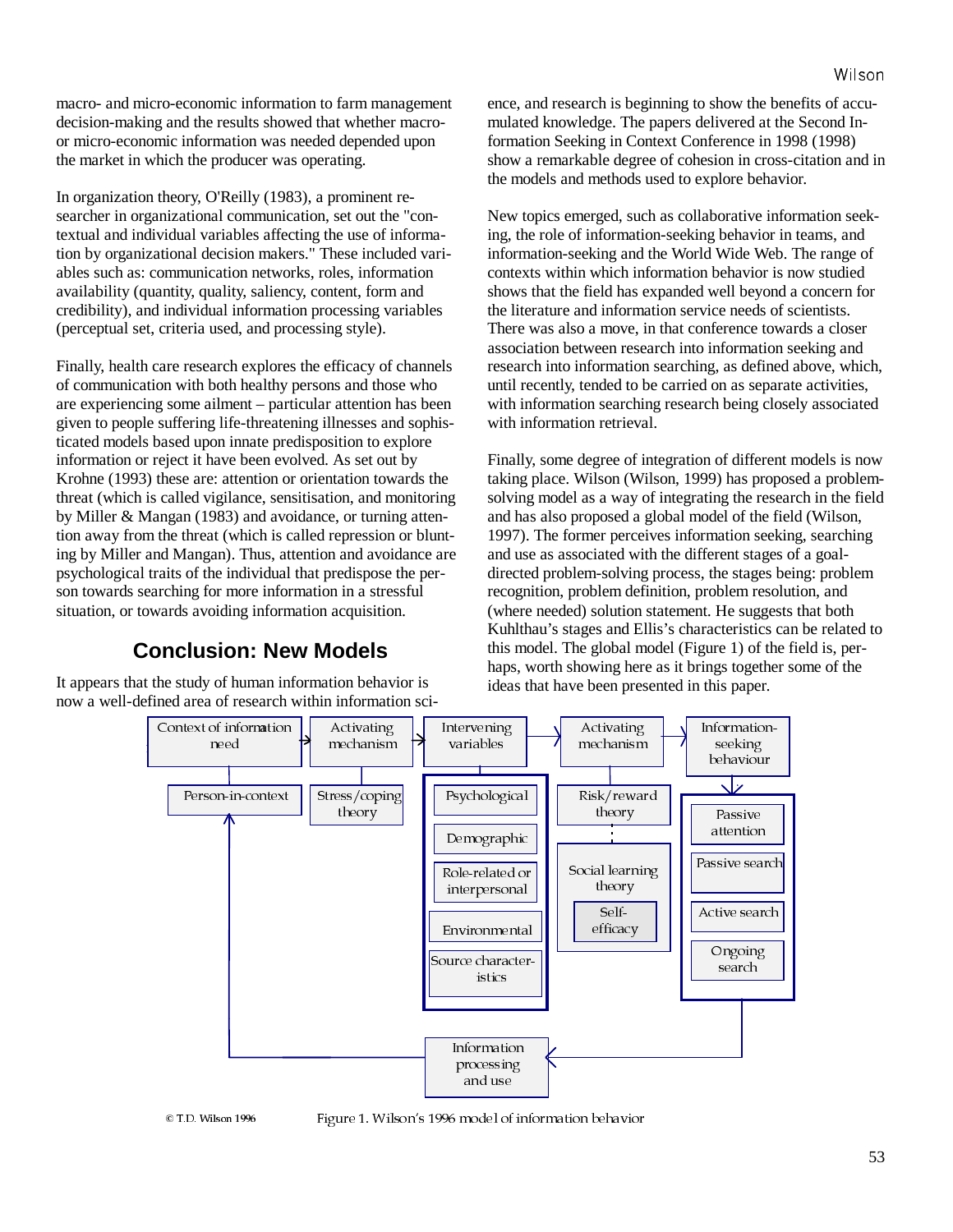#### **References**

Anon. (1965). Survey of information needs of physicists and chemists. *Journal of Documentation*, 21, 83-112.

Ayres, L. P. & A. McKinnie (1916). *The public library and the public schools.* Vol. XXI of the Cleveland Education Survey. Cleveland, OH, Survey Committee of the Cleveland Foundation.

Bernal, J. D. (1958). The transmission of scientific information: a user's agenda. *International Conference On Scientific Information., Washington, D.C., National Academy of Sciences -- National Research Council*.

Beyer, H. & K. Holtzblatt. (1998). *Contextual design: defining customer-centered systems*. San Francisco, CA, Morgan Kaufmann.

Cacioppo, J. T., R. E. Petty, et al. (1984). The efficient assessment of need for cognition. *Journal of Personality Assessment*, 42, 306- 307.

Dervin, B. (1983). An overview of sense-making research: concepts, methods and results to date. *International Communications Association Annual Meeting, Dallas, Texas.* 

Ellis, D. (1987). *The derivation of a behavioural model for information retrieval system design*. Information Studies. Sheffield, University of Sheffield.

Ellis, D., D. Cox, et al., (1993). A comparison of the information seeking patterns of researchers in the physical and social sciences. *Journal of Documentation*, 49, 356-369.

Ellis, D. and M. Haugan (1997). Modelling the information seeking patterns of engineers and research scientists in an industrial environment. *Journal of Documentation*, 53, 384-403.

Exploring the contexts of information behaviour. (1999) *Proceedings of the Second International Conference on Research in Information Needs, Seeking and Use in Different Contexts. Second International Conference on Research in Information Needs, Seeking and Use in Different Contexts, Sheffield, U.K., 13-15 August 1998, London: Taylor Graham*.

Fishenden, R. M. (1958). Methods by which research workers find information. *International Conference On Scientific Information., Washington, DC, National Academy of Sciences -- National Research Council*.

Herner, S. (1958). The information-gathering habits of American medical scientistis, in: International Conference On Scientific Information... op. cit. *International Conference On Scientific Information., Washington, DC, National Academy of Sciences -- National Research Council*.

Herner, S. and M. Herner (1958). Determining requirements for atomic energy information from reference questions. *International Conference on Scientific Information, Washington, DC, National Academy of Sciences -- National Research Council*.

Hogg, I. H. & J. Rowland Smith (1958). Information and literature use in a research and development organization. *International Confer-* *ence on Scientific Information, Washington, DC., National Academy of Sciences -- National Research Council*.

- Krohne, H. W. (1993). Vigilance and cognitive avoidance as concepts in coping research. *Attention and Avoidance: Strategies in Coping with Aversiveness*. H. W. Krohne. Seattle, Hogrefe and Huber: Chapter 2.
- Kuhlthau, C. C. (1994). *Seeking meaning: a process approach to library and information services.* Norwood, NJ., Ablex Publishing.
- McDiarmid, E. W. (1940). *The library survey: problems and methods*. Chicago, American Library Association.
- Menzel, H. & et. al., (1960). *Review of studies in the flow of information among scientists*. 2 vols. New York, Columbia University Bureau of Applied Social Research.

Miller, S.M. & Mangan, C.E. Interesting effects of information and coping style in adapting to gynaecological stress: should a doctor tell all? *Journal of Personality and Social Psychology*, 25: 223-236

- Mote, L. J. B. (1962). Reasons for the variations in the information needs of scientists. *Journal of Documentation*, 18, 169-175.
- O'Reilly, C. A. (1983). The use of information in organizational decision making: a model and some propositions. *Research in Organizational Behavior*. L. L. C. a. B. M. Shaw. Greenwich, Conn, JAI Press. 5.

Paisley, W. J. (1960). *The flow of (behavioral) science information among scientists*. 2 vols. New York, Columbia University, Bureau of Applied Social Research.

- Palmer, J. (1991). Scientists and information: I. Using cluster analysis to identify information style. *Journal of Documentation*, 47, 105-226.
- Proceedings. (1958) *International Conference on Scientific Information, Washington, D.C., National Academy of Sciences -- National Research Council*.
- Report and papers submitted. (1948) *Royal Society Scientific Information Conference, London, Royal Society*.

Spurr, S. H. (1958). Requirements of forest scientists for literature and reference services. *International Conference on Scientific Information, Washington, DC, National Academy of Sciences - National Research Council*.

- Streatfield, D. R. & T. D. Wilson (1982). Information innovations in social services departments: a third report on Project INISS. *Journal of Documentation*, 38, 273-281.
- Timko, M. & R. M. A. Loynes (1989). Market information needs for prairie farmers. *Canadian Journal of Agricultural Economics*, 37, 609-627.
- Urquhart, D. J. (1948). The distribution and use of scientific and technical information*. Journal of Documentation*, 3, 222-231.